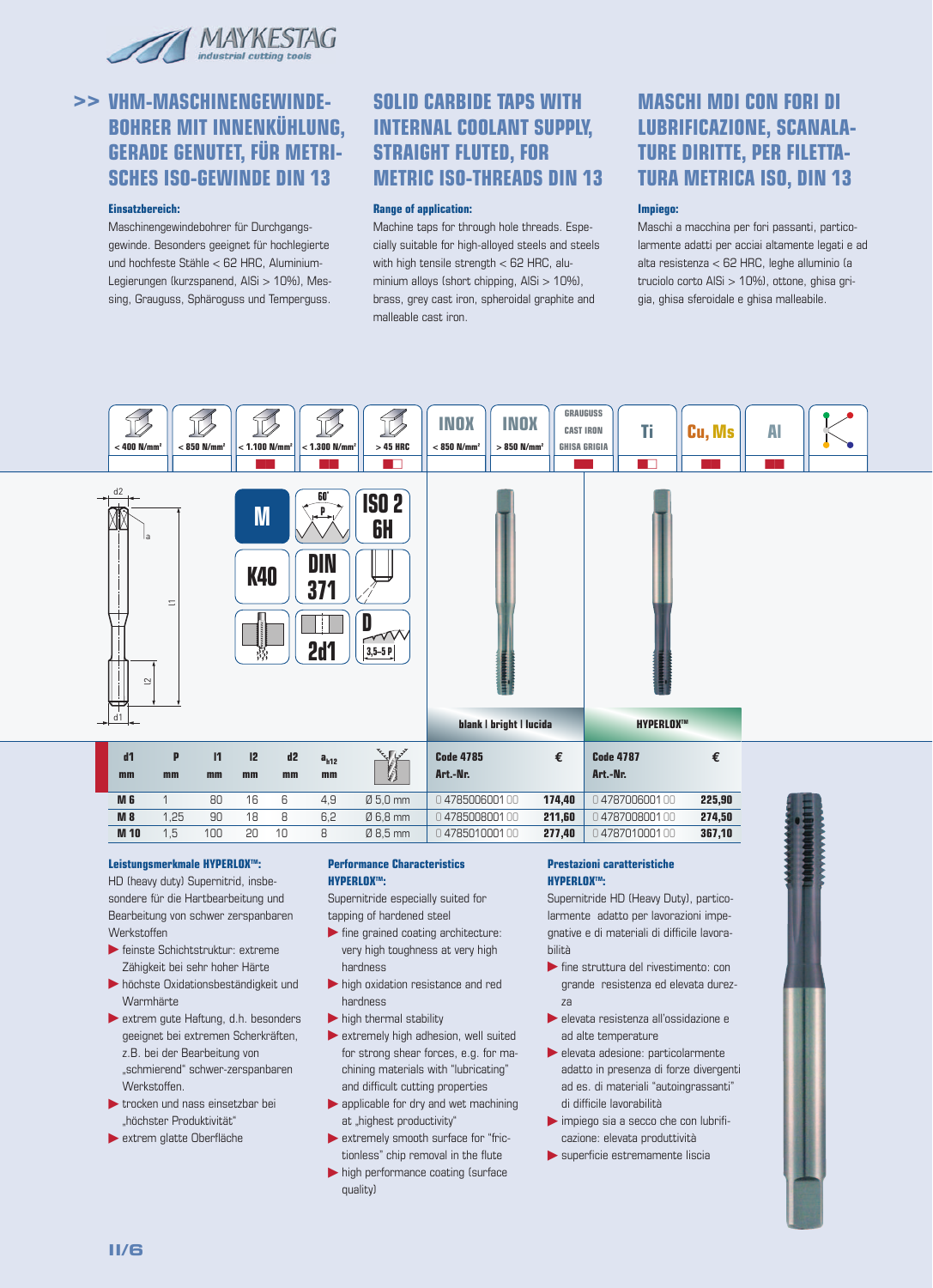

### **Einsatzbereich:**

Maschinengewindebohrer für Durchgangsgewinde. Besonders geeignet für hochlegierte und hochfeste Stähle < 62 HRC, Aluminium-Legierungen (kurzspanend, AlSi > 10%), Messing, Grauguss, Sphäroguss und Temperguss.

# **SOLID CARBIDE TAPS WITH INTERNAL COOLANT SUPPLY, STRAIGHT FLUTED, FOR METRIC ISO-THREADS DIN 13**

#### **Range of application:**

Machine taps for through hole threads. Especially suitable for high-alloyed steels and steels with high tensile strength < 62 HRC, aluminium alloys (short chipping, AlSi > 10%), brass, grey cast iron, spheroidal graphite and malleable cast iron.

# **MASCHI MDI CON FORI DI LUBRIFICAZIONE, SCANALA-TURE DIRITTE, PER FILETTA-TURA METRICA ISO, DIN 13**

### **Impiego:**

Maschi a macchina per fori passanti, particolarmente adatti per acciai altamente legati e ad alta resistenza < 62 HRC, leghe alluminio (a truciolo corto AlSi > 10%), ottone, ghisa grigia, ghisa sferoidale e ghisa malleabile.



#### **Leistungsmerkmale HYPERLOXTM:**

HD (heavy duty) Supernitrid, insbesondere für die Hartbearbeitung und Bearbeitung von schwer zerspanbaren **Werkstoffen** 

- feinste Schichtstruktur: extreme Zähigkeit bei sehr hoher Härte
- höchste Oxidationsbeständigkeit und **Warmhärte**
- extrem gute Haftung, d.h. besonders geeignet bei extremen Scherkräften, z.B. bei der Bearbeitung von "schmierend" schwer-zerspanbaren **Werkstoffen**
- trocken und nass einsetzbar bei "höchster Produktivität"
- extrem glatte Oberfläche

### **Performance Characteristics HYPERLOXTM:**

Supernitride especially suited for tapping of hardened steel

- $\blacktriangleright$  fine grained coating architecture: very high toughness at very high hardness
- high oxidation resistance and red hardness
- $\blacktriangleright$  high thermal stability
- $\blacktriangleright$  extremely high adhesion, well suited for strong shear forces, e.g. for machining materials with "lubricating" and difficult cutting properties
- **applicable for dry and wet machining** at "highest productivity"
- extremely smooth surface for "frictionless" chip removal in the flute
- high performance coating (surface quality)

### **Prestazioni caratteristiche HYPERLOXTM:**

Supernitride HD (Heavy Duty), particolarmente adatto per lavorazioni impegnative e di materiali di difficile lavorabilità

- fine struttura del rivestimento: con grande resistenza ed elevata durezza
- elevata resistenza all'ossidazione e ad alte temperature
- elevata adesione: particolarmente adatto in presenza di forze divergenti ad es. di materiali "autoingrassanti" di difficile lavorabilità
- impiego sia a secco che con lubrificazione: elevata produttività
- superficie estremamente liscia

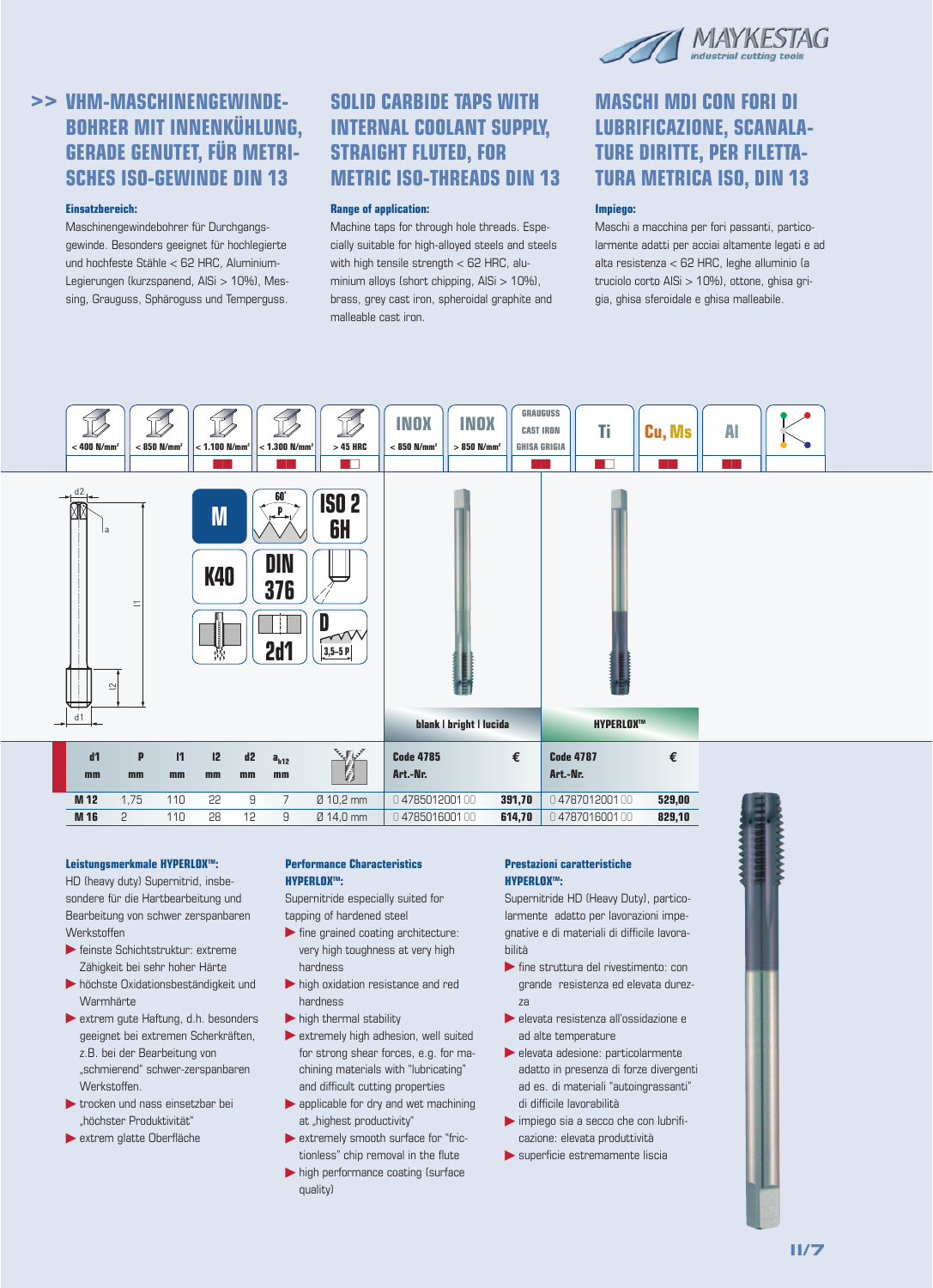

#### **Einsatzbereich:**

Maschinengewindebohrer für Grundgewinde. Besonders geeignet für hochlegierte und hochfeste Stähle < 62 HRC, Aluminium-Legierungen (kurzspanend, AlSi > 10%), Messing, Grauguss, Sphäroguss und Temperguss.

### **SOLID CARBIDE TAPS WITH INTERNAL COOLANT SUPPLY, STRAIGHT FLUTED, FOR METRIC ISO-THREADS DIN 13**

#### **Range of application:**

Machine taps for blind hole threads. Especially suitable for high-alloyed steels and steels with high tensile strength < 62 HRC, aluminium alloys (short chipping, AlSi > 10%), brass, grey cast iron, spheroidal graphite and malleable cast iron.

# **MASCHI MDI CON FORI DI LUBRIFICAZIONE, SCANALA-TURE DIRITTE, PER FILETTA-TURA METRICA ISO, DIN 13**

#### **Impiego:**

Maschi a macchina per fori ciechi, particolarmente adatti per acciai altamente legati e ad alta resistenza < 62 HRC, leghe alluminio (a truciolo corto AlSi > 10%), ottone, ghisa grigia, ghisa sferoidale e ghisa malleabile.



Innenkühlung ab ≥ M 6 | Internal coolant supply beginning ≥ M 6 | Con fori di lubrificazione da ≥ M 6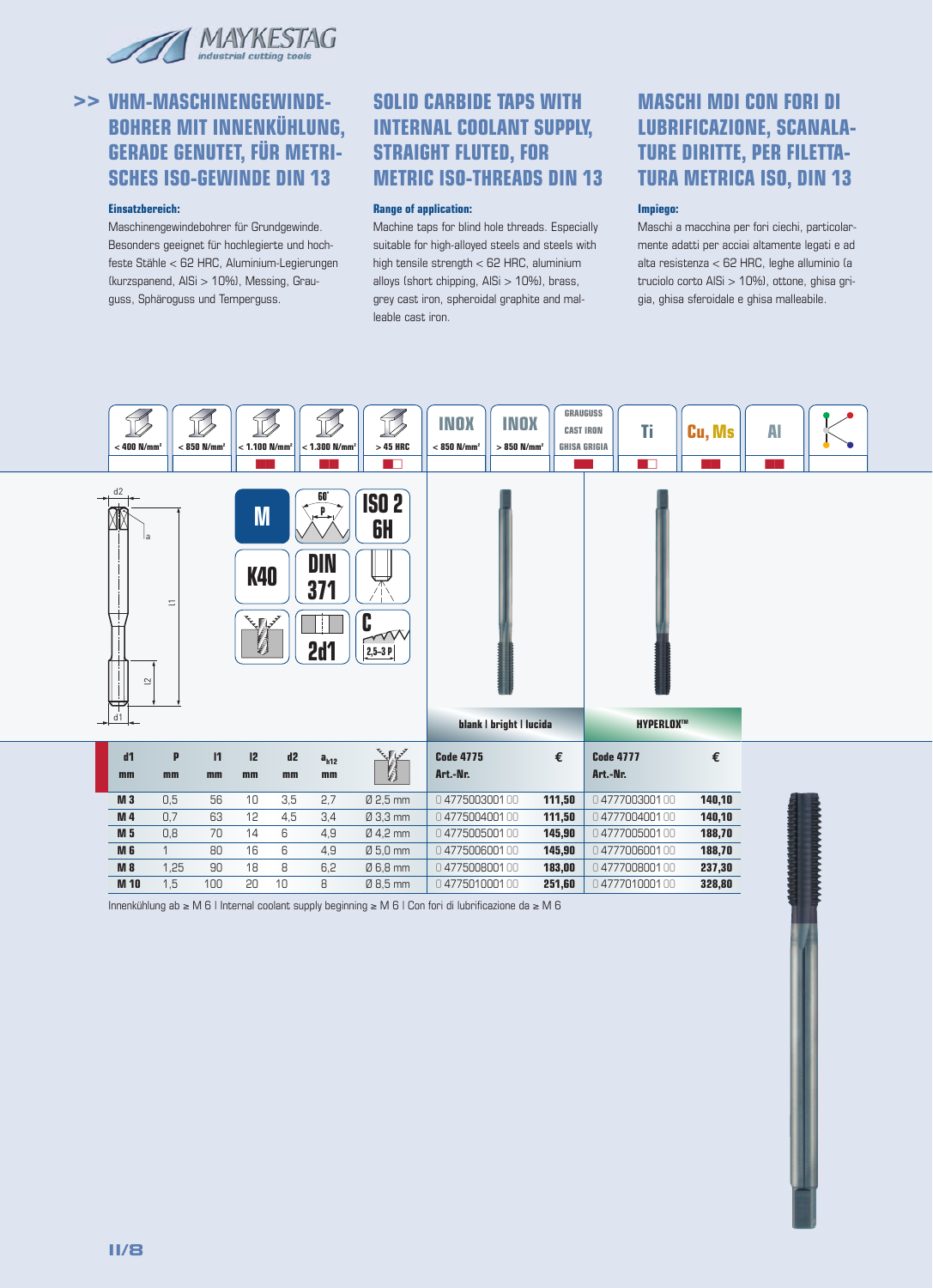

### **Einsatzbereich:**

Maschinengewindebohrer für Grundgewinde. Besonders geeignet für hochlegierte und hochfeste Stähle < 62 HRC, Aluminium-Legierungen (kurzspanend, AlSi > 10%), Messing, Grauguss, Sphäroguss und Temperguss.

# **SOLID CARBIDE TAPS WITH INTERNAL COOLANT SUPPLY, STRAIGHT FLUTED, FOR METRIC ISO-THREADS DIN 13**

#### **Range of application:**

Machine taps for blind hole threads. Especially suitable for high-alloyed steels and steels with high tensile strength < 62 HRC, aluminium alloys (short chipping, AlSi > 10%), brass, grey cast iron, spheroidal graphite and malleable cast iron.

# **MASCHI MDI CON FORI DI LUBRIFICAZIONE, SCANALA-TURE DIRITTE, PER FILETTA-TURA METRICA ISO, DIN 13**

#### **Impiego:**

Maschi a macchina per fori ciechi, particolarmente adatti per acciai altamente legati e ad alta resistenza < 62 HRC, leghe alluminio (a truciolo corto AlSi > 10%), ottone, ghisa grigia, ghisa sferoidale e ghisa malleabile.

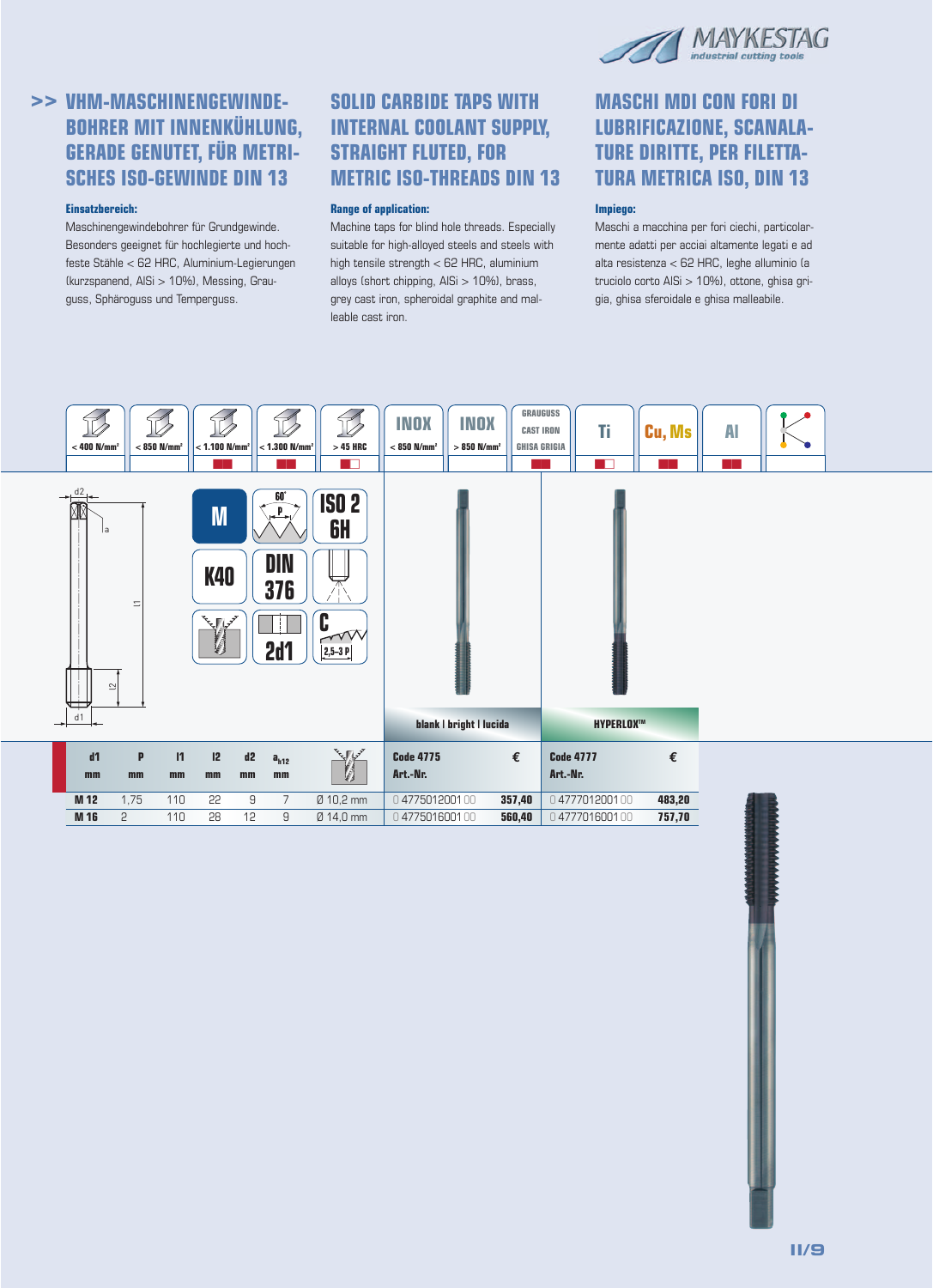

#### **Einsatzbereich:**

Universal-Maschinengewindebohrer für Grundgewinde. Besonders geeignet für Baustähle, Einsatzstähle, Vergütungsstähle sowie rostund säurebeständige Stähle.

### **SOLID CARBIDE TAPS WITH INTERNAL COOLANT SUPPLY, SPIRAL FLUTED, FOR METRIC ISO-THREADS DIN 13**

#### **Range of application:**

Universal machine taps for blind hole threads. Especially suitable for structural steels, case hardening steels, heat treatable steels as well as stainless and acid-resistant steels.

# **MASCHI MDI CON FORI DI LUBRIFICAZIONE, SCANALA-TURE ELICOIDALI, PER FILET-TATURA METRICA ISO, DIN 13**

#### **Impiego:**

Maschi a macchina impiego generale per fori ciechi, particolarmente adatti per acciai da costruzione, acciai bonificati, acciai inossidabili, acciai resistenti agli acidi.

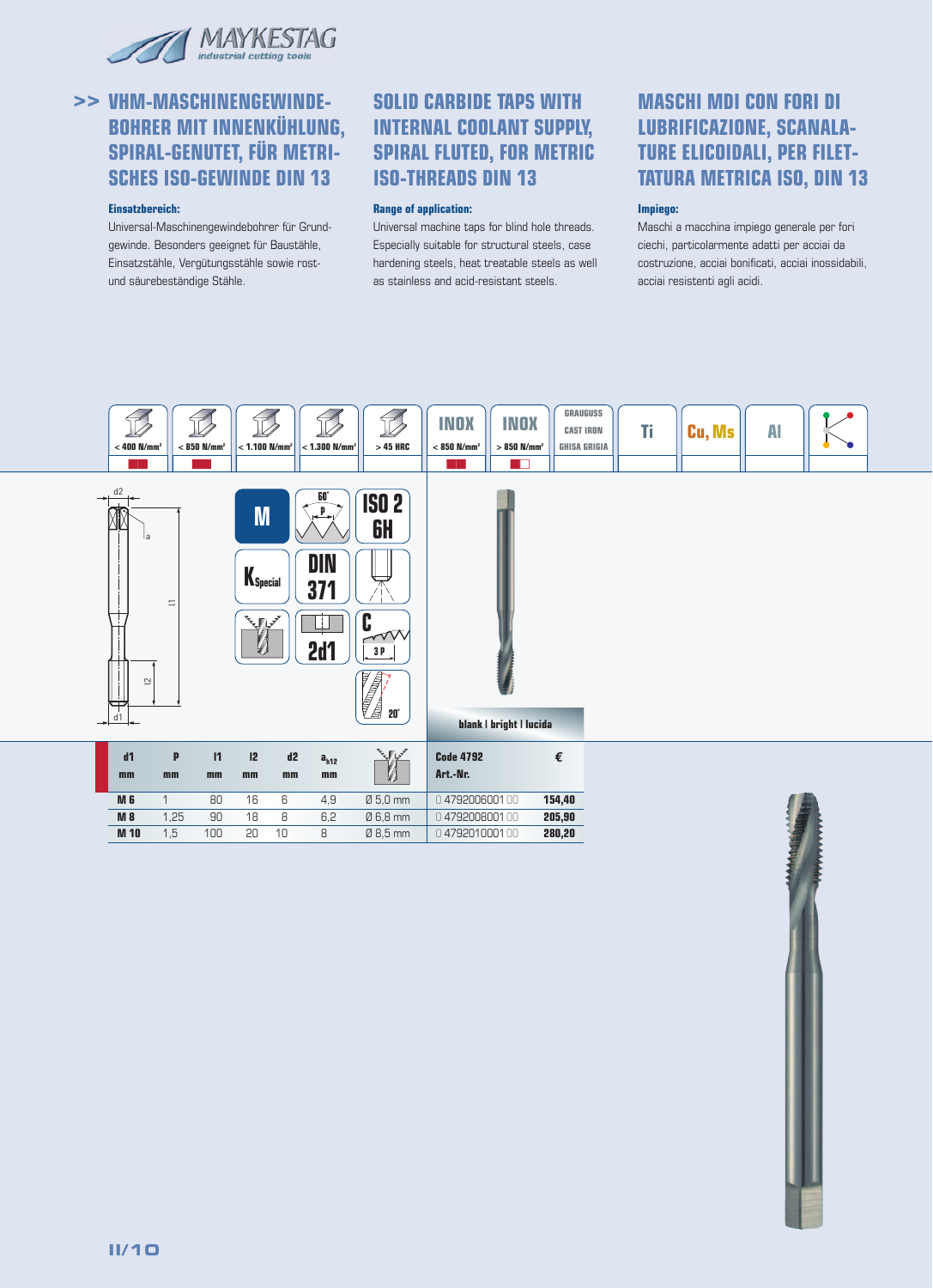

### **Einsatzbereich:**

Universal-Maschinengewindebohrer für Grundgewinde. Besonders geeignet für Baustähle, Einsatzstähle, Vergütungsstähle sowie rostund säurebeständige Stähle.

# **SOLID CARBIDE TAPS WITH INTERNAL COOLANT SUPPLY, SPIRAL FLUTED, FOR METRIC ISO-THREADS DIN 13**

#### **Range of application:**

Universal machine taps for blind hole threads. Especially suitable for structural steels, case hardening steels, heat treatable steels as well as stainless and acid-resistant steels.

# **MASCHI MDI CON FORI DI LUBRIFICAZIONE, SCANALA-TURE ELICOIDALI, PER FILET-TATURA METRICA ISO, DIN 13**

### **Impiego:**

Maschi a macchina impiego generale per fori ciechi, particolarmente adatti per acciai da costruzione, acciai bonificati, acciai inossidabili, acciai resistenti agli acidi.